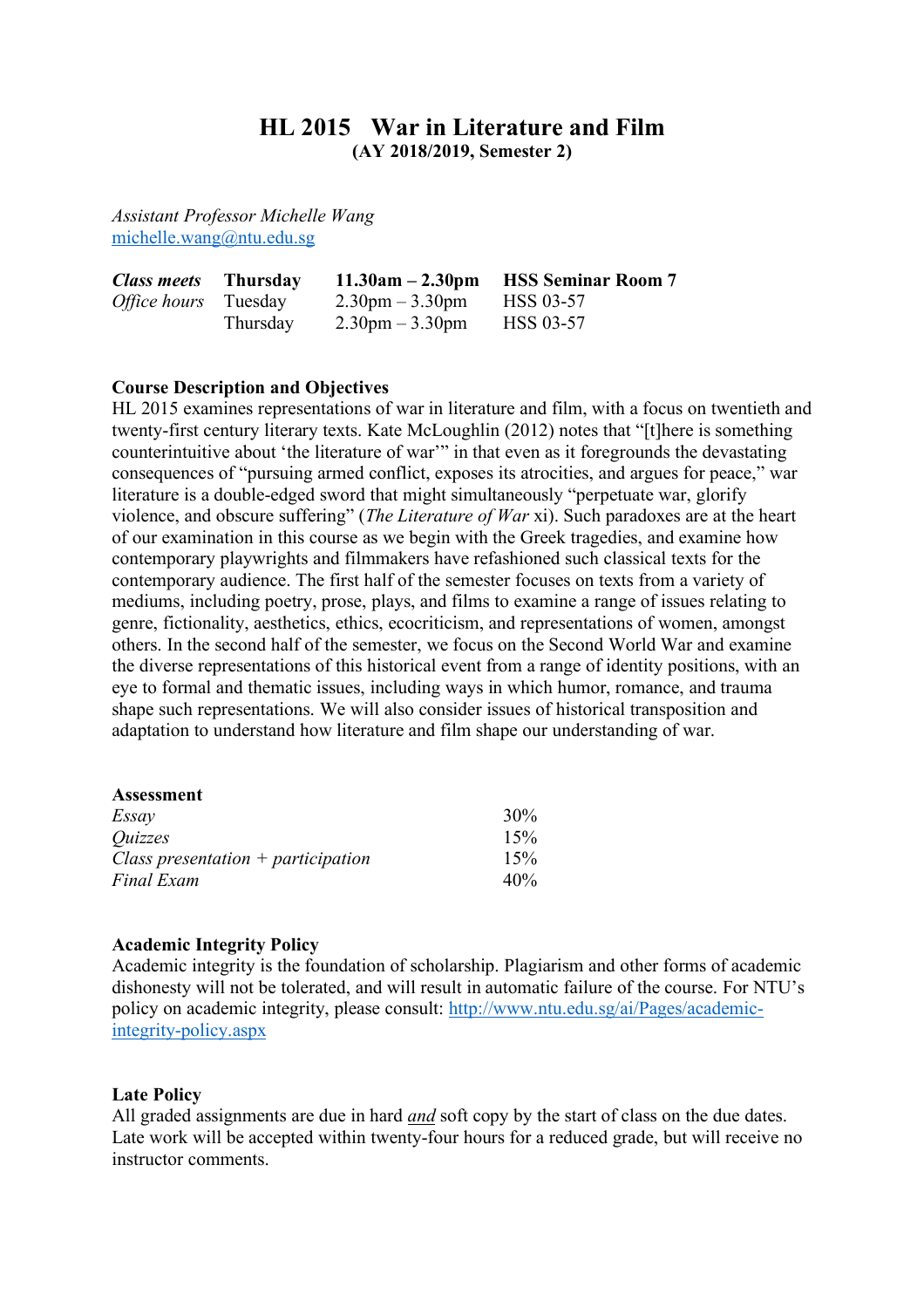### **Attendance Policy**

Your prepared and active participation is crucial to your success in the course. Three or more unexcused absences are subject to an overall grade reduction at the instructor's discretion.

#### **Technology Policy**

I welcome students to actively use technology to facilitate learning in the classroom, so long as it is being used on task. All quizzes and exams are closed-book, unless otherwise stated; please ensure all electronic devices including cellphones, tablets, computers, etc. are put away into your bags at that point.

*Note: This preliminary syllabus is subject to change at the instructor's discretion.*

**\***

### **Texts**

Bracht, Mary Lynn. *White Chrysanthemum*. Vintage Publishing, 2018. Carr, Marina. *Plays 3: Sixteen Possible Glimpses; Phaedra Backwards; The Map of Argentina; Hecuba; Indigo*. Faber & Faber, 2015. Euripedes. *Hecuba*.

Kogawa, Joy. *Obasan*. 1981. Anchor Books/Doubleday, 2009.

McCarthy, Cormac. *Blood Meridian*. 1985. Vintage International, 2007.

McEwan, Ian. *Atonement*. 2001. Anchor, 2003.

#### **Films**

*Atonement* (2007). Dir. Joe Wright. *Grave of the Fireflies* (1988). Dir. Isao Takahata. *Life is Beautiful* (1997). Dir. Roberto Benigni. *The English Patient* (1996). Dir. Anthony Minghella. *The Lord of the Rings: The Fellowship of the Ring* (2001). Dir. Peter Jackson. *The Lord of the Rings: The Two Towers* (2002)*.* Dir. Peter Jackson. *The Lord of the Rings: The Return of the King (2003). Dir. Peter Jackson.* 

**\***

2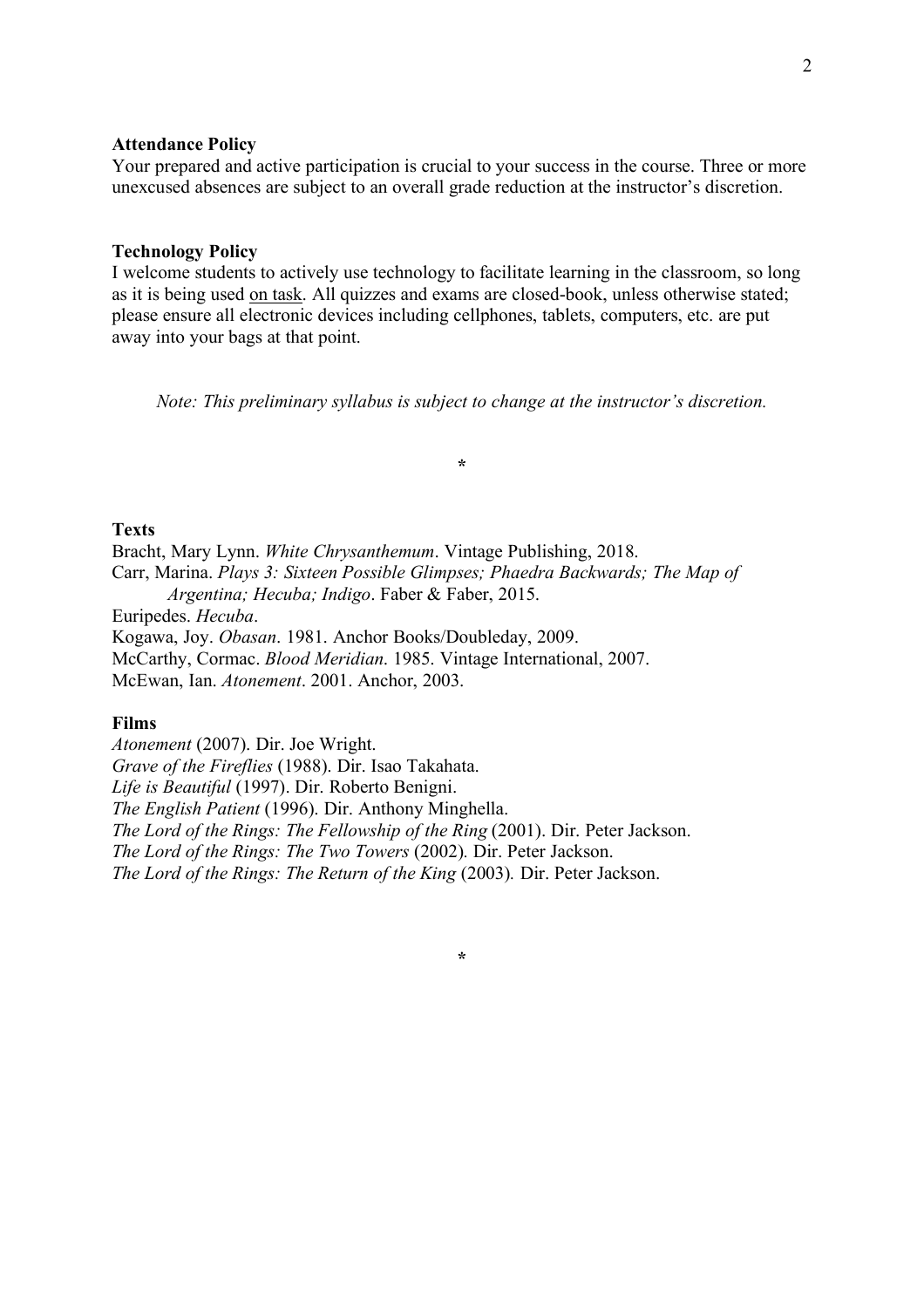| Week $01 - 17$ Jan | Introduction                                                                                                                                                                                                                                                                                                                                                                                                                                                                                                                                                                                                                                                                                                                                                                                            |  |
|--------------------|---------------------------------------------------------------------------------------------------------------------------------------------------------------------------------------------------------------------------------------------------------------------------------------------------------------------------------------------------------------------------------------------------------------------------------------------------------------------------------------------------------------------------------------------------------------------------------------------------------------------------------------------------------------------------------------------------------------------------------------------------------------------------------------------------------|--|
| Week $02 - 24$ Jan | Women and Greek tragedy (I)<br>Poetry selection<br>W. B. Yeats, "When Helen Lived" (1914)<br>https://www.poetryfoundation.org/poetrymagazine/bro<br>wse?contentId=12885<br>https://www.gutenberg.org/files/36865/36865-h/36865-<br>h.htm#page39<br>W. B. Yeats, "No Second Troy" (1916)<br>https://www.poetryfoundation.org/poems/49772/no-<br>second-troy<br>W. B. Yeats, "Leda and the Swan" (1923)<br>https://www.poets.org/poetsorg/poem/leda-and-swan<br>Rosario Castellanos, "Hecuba's Testament" (trans.<br>٠<br>1964) (NTU Learn)<br>Wisława Szymborska, "Soliloquy for Cassandra"<br>п,<br>$(1967)$ (NTU Learn)<br>Eleanor Wilner, "Iphigenia, Setting the Record<br>п<br>Straight" (1979) (NTU Learn)<br>Euripedes' Hecuba (circa 424 BCE)<br>http://classics.mit.edu/Euripides/hecuba.pl.txt |  |
| Week $03 - 31$ Jan | Women and Greek tragedy (II)<br>Marina Carr, Hecuba (2015)<br>$\bullet$                                                                                                                                                                                                                                                                                                                                                                                                                                                                                                                                                                                                                                                                                                                                 |  |
| Week $04 - 07$ Feb | Aesthetics and Ethics (I)<br>Cormac McCarthy, Blood Meridian (1985)                                                                                                                                                                                                                                                                                                                                                                                                                                                                                                                                                                                                                                                                                                                                     |  |
| Week $05 - 14$ Feb | Aesthetics and Ethics (II)<br>Cormac McCarthy, <i>Blood Meridian</i> (1985)                                                                                                                                                                                                                                                                                                                                                                                                                                                                                                                                                                                                                                                                                                                             |  |
| Week $06 - 21$ Feb | War and Fantasy (I): Ecocriticism and Animal Studies<br>(Film) The Lord of the Rings: The Fellowship of the Ring (2001)<br>(Film) The Lord of the Rings: The Two Towers (2002)                                                                                                                                                                                                                                                                                                                                                                                                                                                                                                                                                                                                                          |  |
| Week $07 - 28$ Feb | War and Fantasy (II): Genre and Fictionality<br>(Film) The Lord of the Rings: The Return of the King (2003)<br>Assignment prompt: final essay                                                                                                                                                                                                                                                                                                                                                                                                                                                                                                                                                                                                                                                           |  |
|                    | 07 Mar-RECESS                                                                                                                                                                                                                                                                                                                                                                                                                                                                                                                                                                                                                                                                                                                                                                                           |  |